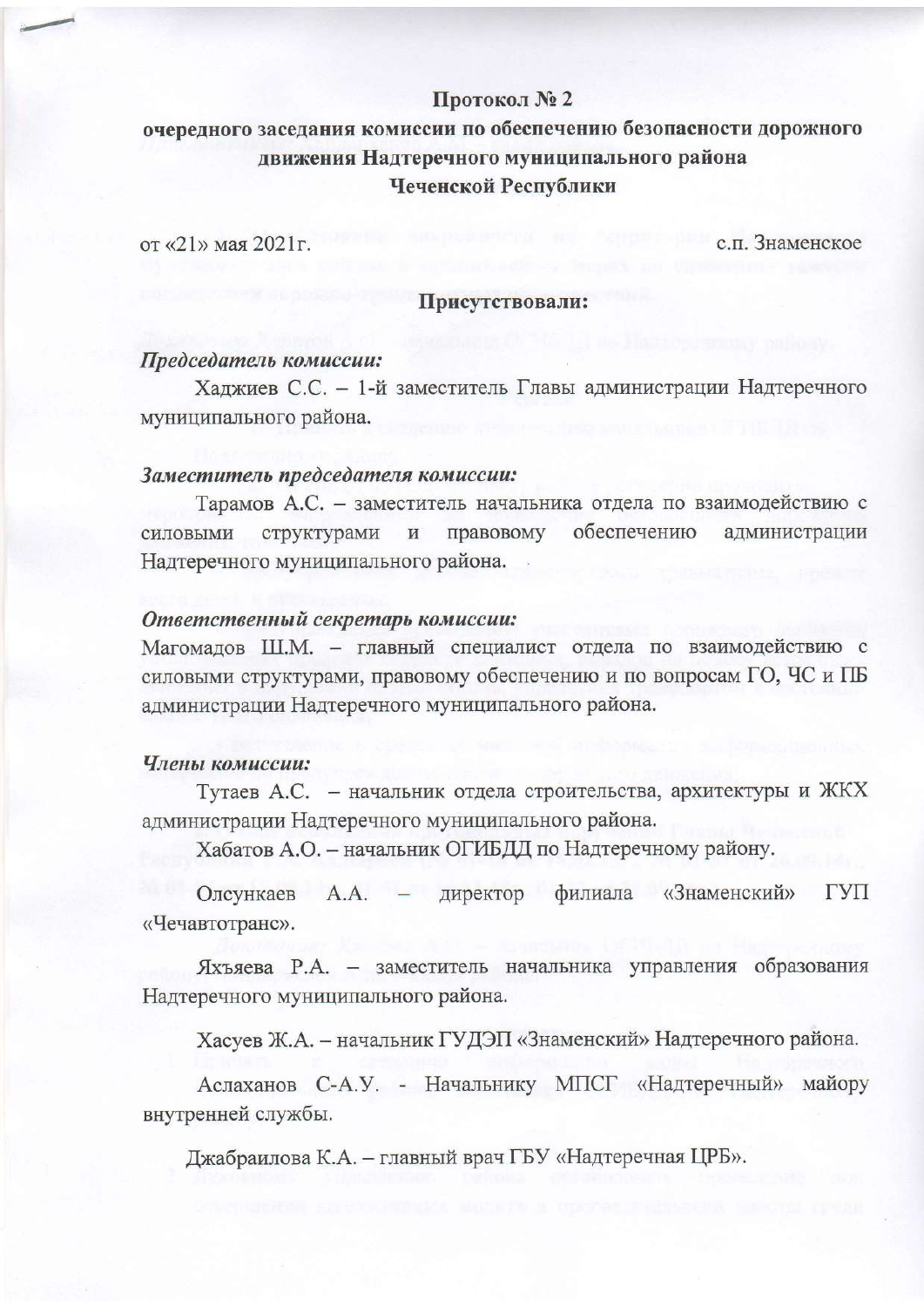Приглашенные: Хайдарханов А.М. - кадий района.

## Повестка дня:

1. О состоянии аварийности на территории Надтеречного муниципального района и принимаемых мерах по снижению тяжести последствий дорожно-транспортных происшествий.

Докладчик: Хабатов А.О. - начальник ОГИБДД по Надтеречному району.

## Решено:

1. Принять к сведению информацию начальника ОГИБДД по Надтеречному району.

2. ОГИБДД по Надтеречному району регулярно проводить направленные на повышение безопасности мероприятия, дорожного движения, том числе:

- предупреждение дорожно-транспортного травматизма, прежде всего детей и престарелых;

- предупреждение превышения участниками дорожного движения установленных пределов скорости движения, выездов на полосу встречного движения и нарушений правил обгона, управления транспортом в состоянии алкогольного опьянения;

- размещение в средствах массовой информации информационных материалов по предупреждению опасного дорожного движения;

2. О ходе исполнения протокольных поручений Главы Чеченской Республики Р.А. Кадырова (№ 01-18 от 18.02.13г., № 01-87 от 26.09.14г., № 01-84 от 17.09.14г., 01-51 от 16.11.15г., 01-32 от 27.09.16г.).

Докладчик: Хабатов А.О. - начальник ОГИБДД по Надтеречному району, Хайдарханов А.М. - кадий района.

# Решено:

- 1. Принять  ${\bf K}$ сведению информацию кадия Надтеречного муниципального района, начальника ОГИБДД по Надтеречному району.
- 2. Духовному управлению района организовать проведение при совершении коллективных молитв и просветительской работы среди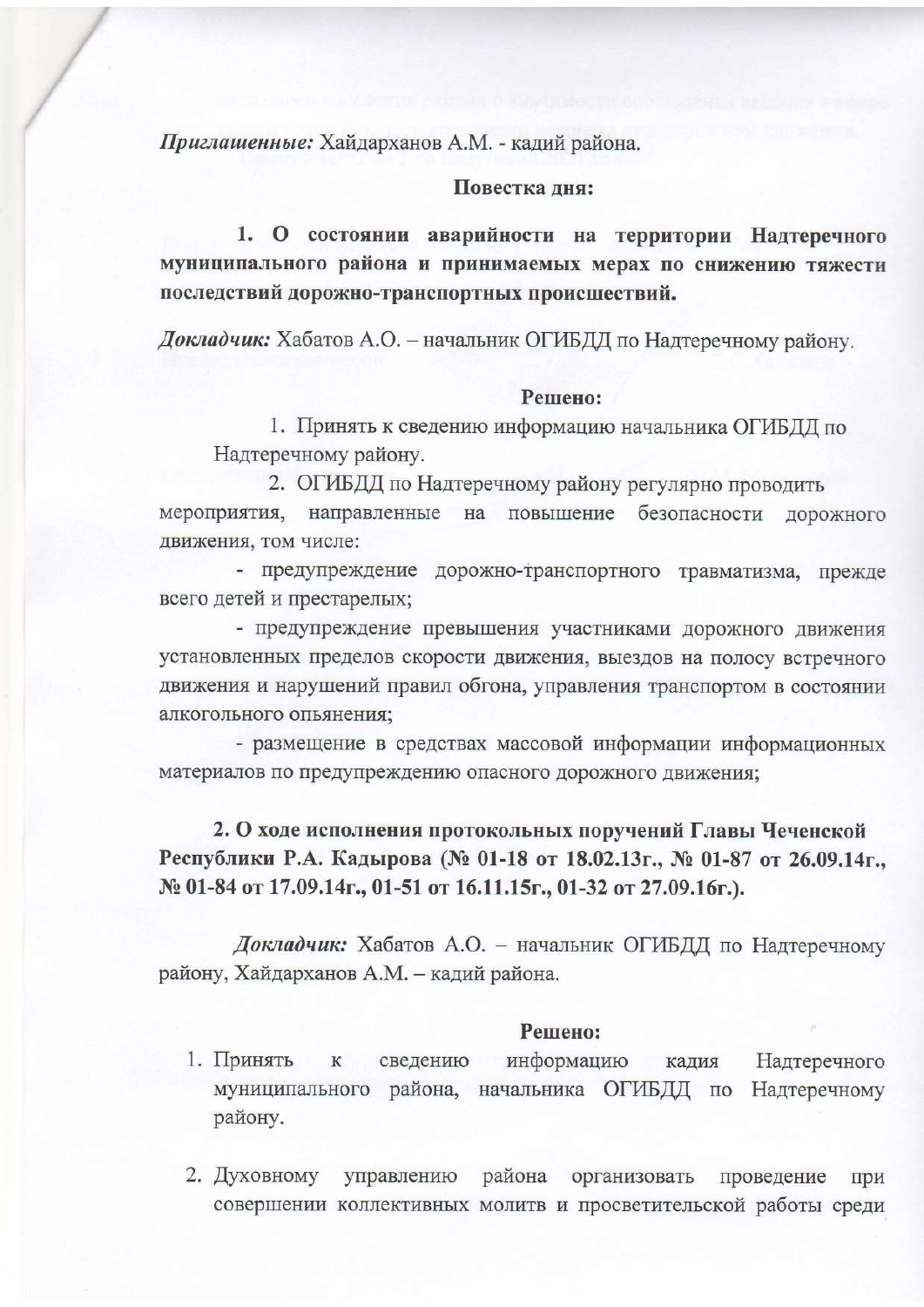всех слоев населения района о значимости соблюдения законов в сфере обеспечения безопасности жизни человека при дорожном движении. Срок: в течение 2-го полугодия 2021 года.

Контроль за исполнением настоящих решений оставлю за собой.

Председатель комиссии

Odbeey C.C.Xanxues

Ответственный секретарь

Í

Ш.М. Магомадов